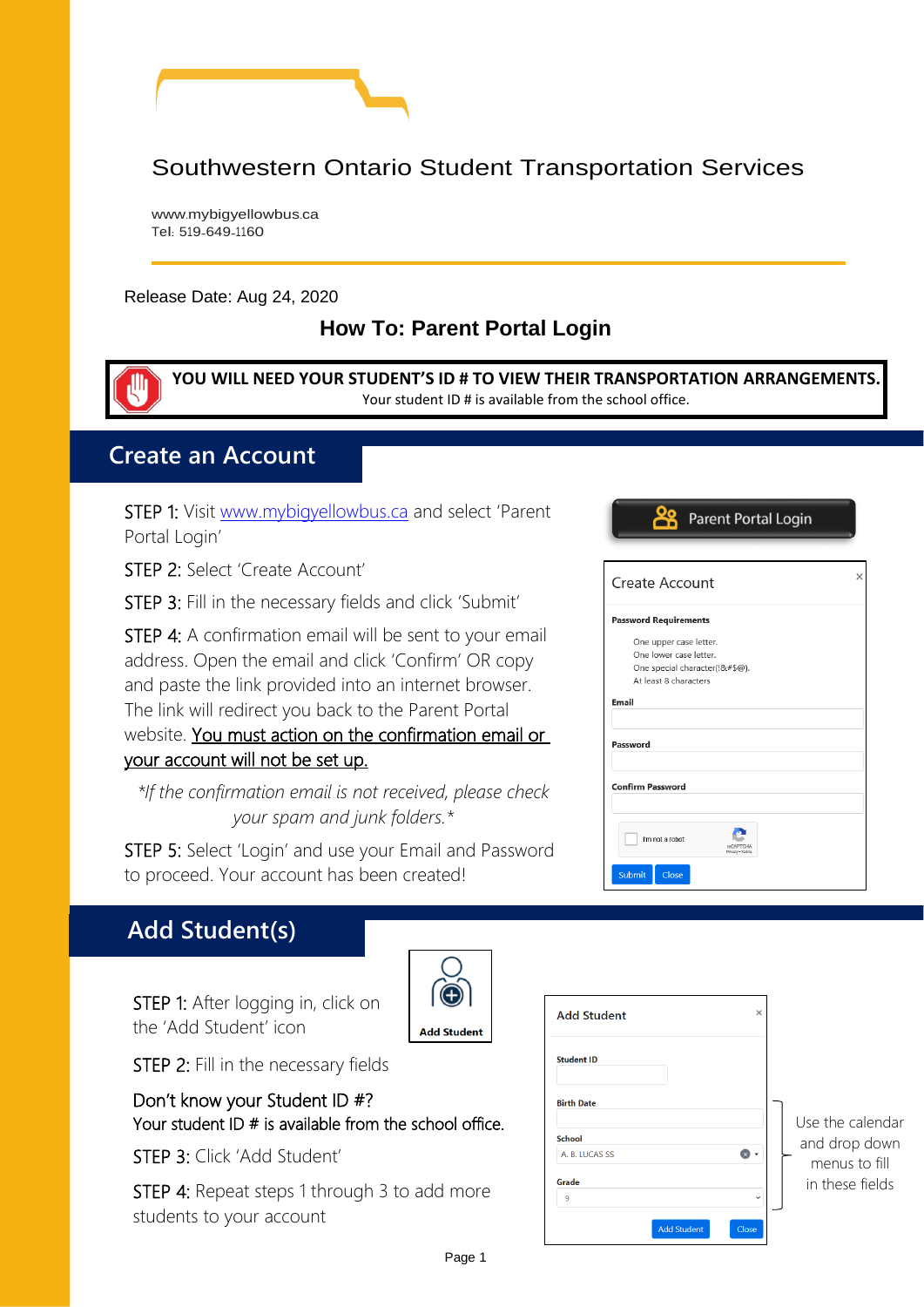## **Transportation Information**

After logging in, click on the 'My Students' icon to view your student's specific transportation arrangements including:

- Pick-Up & Drop-Off Times
- Stop Location
- Run ID (bus number)
- Bus Operator



| Name<br>Doe, Jane                              |                         |                                                                      | $\checkmark$     |                       |               |                              |
|------------------------------------------------|-------------------------|----------------------------------------------------------------------|------------------|-----------------------|---------------|------------------------------|
|                                                | <b>Q</b> Transportation |                                                                      |                  |                       |               |                              |
| 123456789<br><b>School</b><br><b>To School</b> | <b>EAGLE HEIGHTS PS</b> | Grade                                                                | Met at Bus<br>No |                       |               |                              |
| <b>Time</b>                                    | <b>Departure</b>        | <b>Stop</b>                                                          |                  | <b>Time</b><br>Of Day | Run           | <b>Operator</b>              |
| 8:48<br><b>AM</b>                              | 8:50 AM                 | (CS) ON WONDERLAND RD N - NEAR #710 (NORTH<br>OF APARTMENT ENTRANCE) |                  | <b>AM</b><br>Pickup   | EAGL_<br>02AM | <b>Langs Bus</b><br>Lines 83 |
| 9:00<br>AM                                     | 9:02 AM                 | SCHOOL: EAGLE HEIGHTS 284 OXFORD ST. W.                              |                  | AM<br>Dropoff         | EAGL_<br>02AM | <b>Langs Bus</b><br>Lines 83 |

# **Email Notifications**



Select the 'Subscriptions' icon to manage your subscription settings

## **Transportation Alerts**

When a student is added to your account, their route is automatically added to the 'Current Routes' section to receive transportation alerts. Should you wish to change the current routes and/or add more, select 'Add a Route'.

**Q** Transportation Alerts

| <b>School Alerts</b>                                                                                                                                                                                                                                                                                                                                                       | <b>General Notices</b>                                                                                                                                                                                                     |  |
|----------------------------------------------------------------------------------------------------------------------------------------------------------------------------------------------------------------------------------------------------------------------------------------------------------------------------------------------------------------------------|----------------------------------------------------------------------------------------------------------------------------------------------------------------------------------------------------------------------------|--|
| If you wish to receive notifications for ALL bus routes at your<br>student's school use the School Alerts section and select 'Add<br>School' to find your student's school.<br>NOTE: If one bus at your student's school is cancelled, it DOES<br>NOT mean that all routes have been cancelled. STS recommends<br>subscribing to your student's individual bus route ONLY. | Your email address has automatically been included to<br>receive General Notices. General Notices are alerts<br>intended for all subscribers, not specific to schools or<br>routes. You can opt out by unchecking the box. |  |
| <b>C School Alerts</b>                                                                                                                                                                                                                                                                                                                                                     | <b>Ceneral Notices</b>                                                                                                                                                                                                     |  |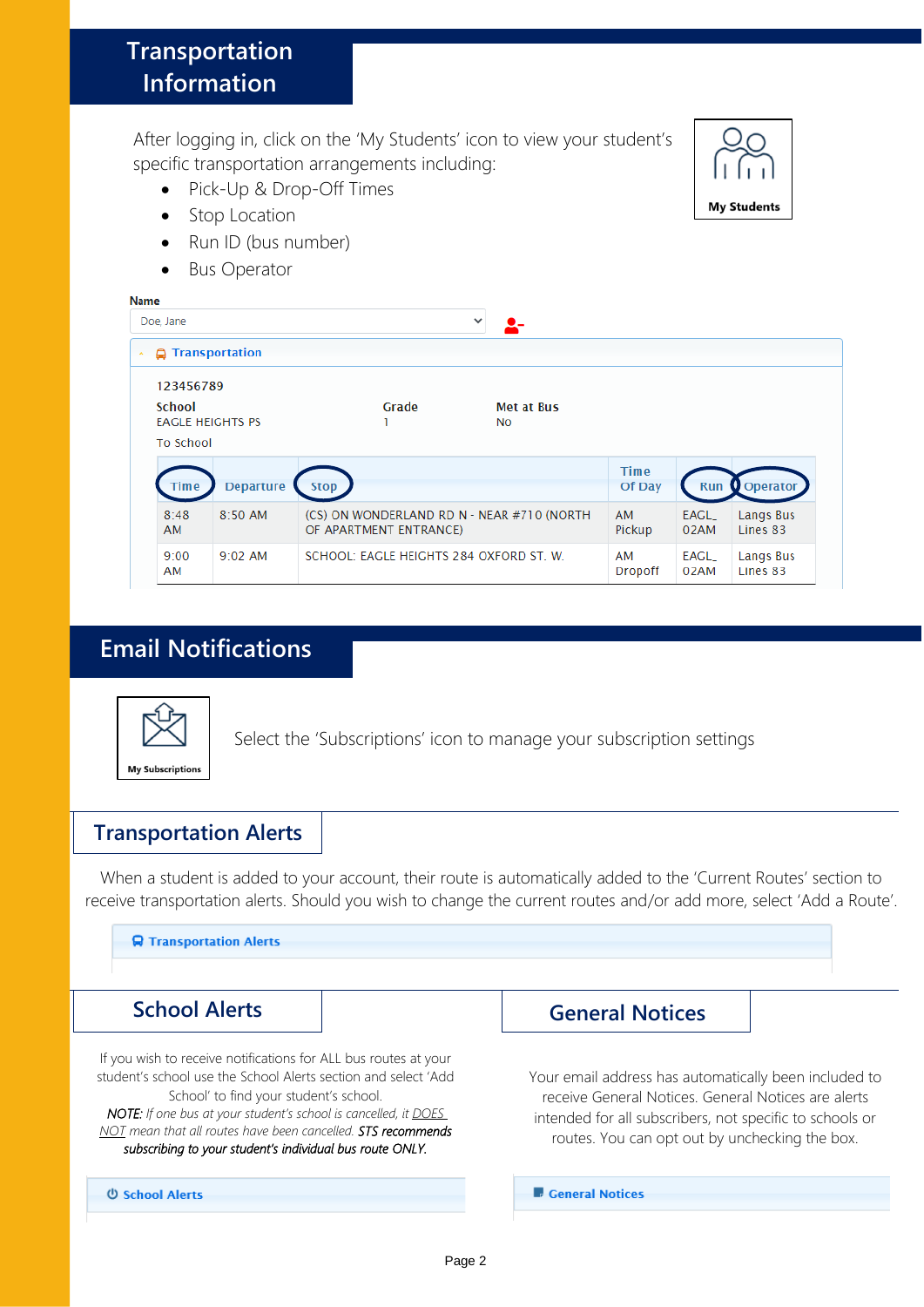#### **My School Portal username and password are not allowing me to Log In.**

The School Portal is not the same at the bussing Parent Portal. This year, all families must create a Parent Portal login on the MyBigYellowBus website. This will allow you to add multiple students to one account and view them all under a single login.

#### **I tried to set up a Parent Portal account but never received a confirmation email. Why not?**

Two thing cause this:

- 1. The confirmation email was issued, but your email filters sent it to a folder like junk, spam, or promos.
- 2. The email was invalid because of a user error at the time of entry, like a spelling mistake, incorrect domain (i.e. .com instead of .ca)

Possible solutions:

- 1. Search your email for [notifications@mybigyellowbus.ca,](mailto:notifications@mybigyellowbus.ca) the originating email. Do not reply to this email address – it is not a monitored account.
- 2. Try again. Spelling or typing mistakes happen to all of us.

#### **I've set up a Parent Portal account, but when I try to log in, it says that my password is 'invalid'.**

Make sure that the password you are using is correct. If the webpage is still showing the password as invalid, use the 'I forgot my password' button to reset your account.

#### **I've logged in to the Parent Portal. How do I see my student's bussing information?**

Follow these steps to add your student:

- 1. Click the 'Add Student' icon
- 2. Fill in the necessary fields
- 3. Click the blue 'Add Student' button to confirm

#### **I've tried adding my student to the Parent Portal but its not working. 'Add Student' TIPS**

#### Student ID

- The PublicID from your bus registration form is NOT your student's ID number
- The Student ID number is NOT the OEN number
- Student ID numbers are available through the school office

#### Birth Date

- Try choosing the year first
- Try switching the month and day
- Confirm with the school that the correct birth date was inputted when you registered your student (an error or typo could have occurred)

Grade

Ensure that the correct grade for the 2020-2021 school year has been selected